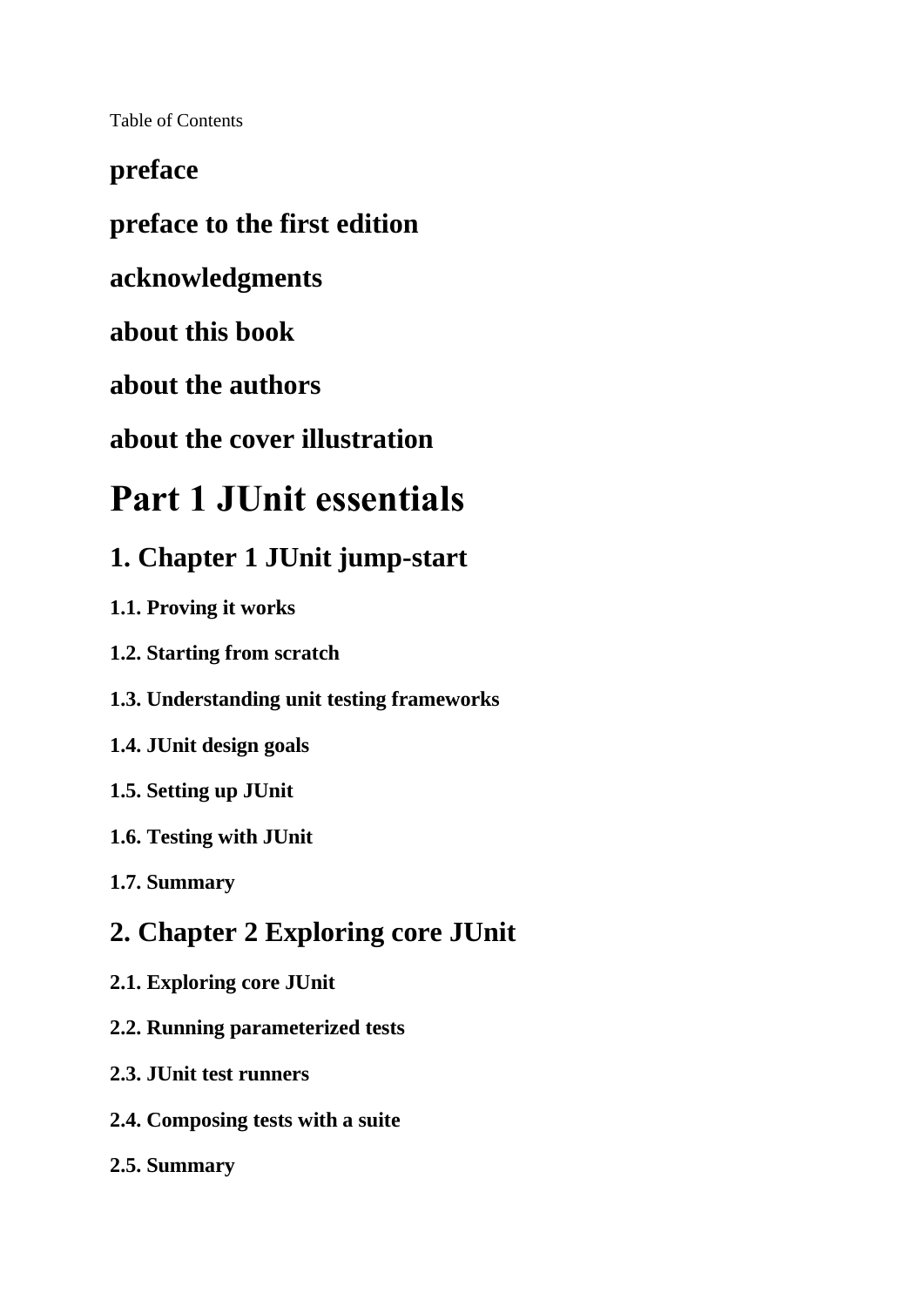## **3. Chapter 3 Mastering JUnit**

- **3.1. Introducing the controller component**
- **3.2. Let's test it!**
- **3.3. Testing exception handling**
- **3.4. Timeout testing**
- **3.5. Introducing Hamcrest matchers**
- **3.6. Setting up a project for testing**
- **3.7. Summary**

## **4. Chapter 4 Software testing principles**

- **4.1. The need for unit tests**
- **4.2. Test types**
- **4.3. Black box versus white box testing**
- **4.4. Summary**

# **Part 2 Different testing strategies**

## **5. Chapter 5 Test coverage and development**

- **5.1. Measuring test coverage**
- **5.2. Writing testable code**
- **5.3. Test-driven development**
- **5.4. Testing in the development cycle**
- **5.5. Summary**

## **6. Chapter 6 Coarse-grained testing with stubs**

- **6.1. Introducing stubs**
- **6.2. Stubbing an HTTP connection**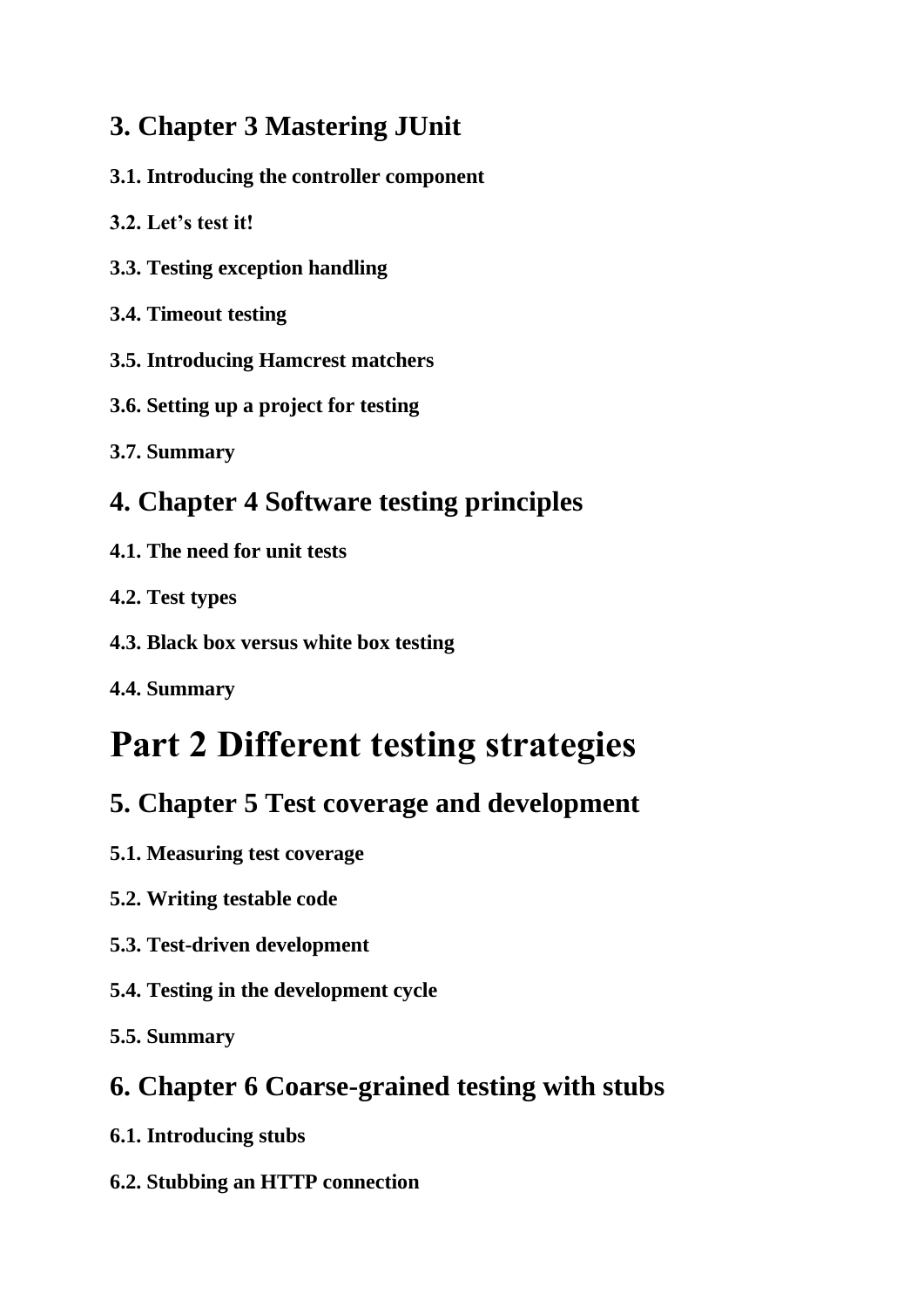- **6.3. Stubbing the web server's resources**
- **6.4. Stubbing the connection**
- **6.5. Summary**

## **7. Chapter 7 Testing with mock objects**

- **7.1. Introducing mock objects**
- **7.2. Unit testing with mock objects**
- **7.3. Refactoring with mock objects**
- **7.4. Mocking an HTTP connection**
- **7.5. Using mocks as Trojan horses**
- **7.6. Introducing mock frameworks**

**7.7. Summary**

## **8. Chapter 8 In-container testing**

- **8.1. Limitations of standard unit testing**
- **8.2. The mock objects solution**
- **8.3. In-container testing**
- **8.4. Comparing stubs, mock objects, and in-container testing**
- **8.5. Summary**

## **Part 3 JUnit and the build process**

## **9. Chapter 9 Running JUnit tests from Ant**

- **9.1. A day in the life**
- **9.2. Running tests from Ant**
- **9.3. Introducing and installing Ant**
- **9.4. Ant targets, projects, properties, and tasks**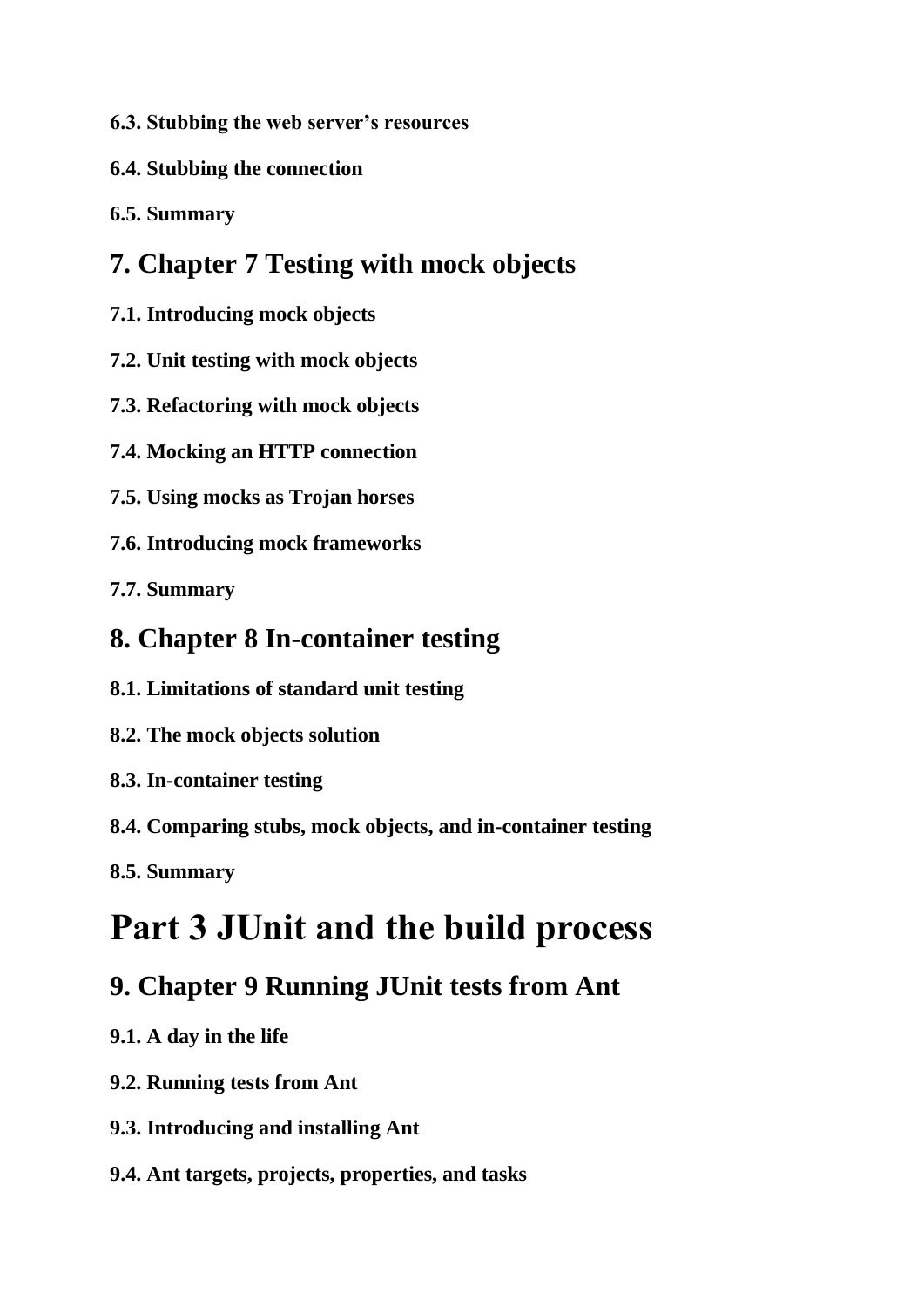**9.5. Putting Ant to the task**

- **9.6. Dependency management with Ivy**
- **9.7. Creating HTML reports**
- **9.8. Batching tests**

**9.9. Summary**

#### **10. Chapter 10 Running JUnit tests from Maven2**

- **10.1. Maven's features**
- **10.2. Setting up a Maven project**
- **10.3. Introduction to Maven plug-ins**
- **10.4. The bad side of Maven**

**10.5. Summary**

#### **11. Chapter 11 Continuous integration tools**

- **11.1. A taste of continuous integration**
- **11.2. CruiseControl to the rescue**
- **11.3. Another neat tool—Hudson**
- **11.4. Benefits of continuous integration**
- **11.5. Summary**

## **Part 4 JUnit extensions**

### **12. Chapter 12 Presentation-layer testing**

- **12.1. Choosing a testing framework**
- **12.2. Introducing HtmlUnit**
- **12.3. Writing HtmlUnit tests**
- **12.4. Integrating HtmlUnit with Cactus**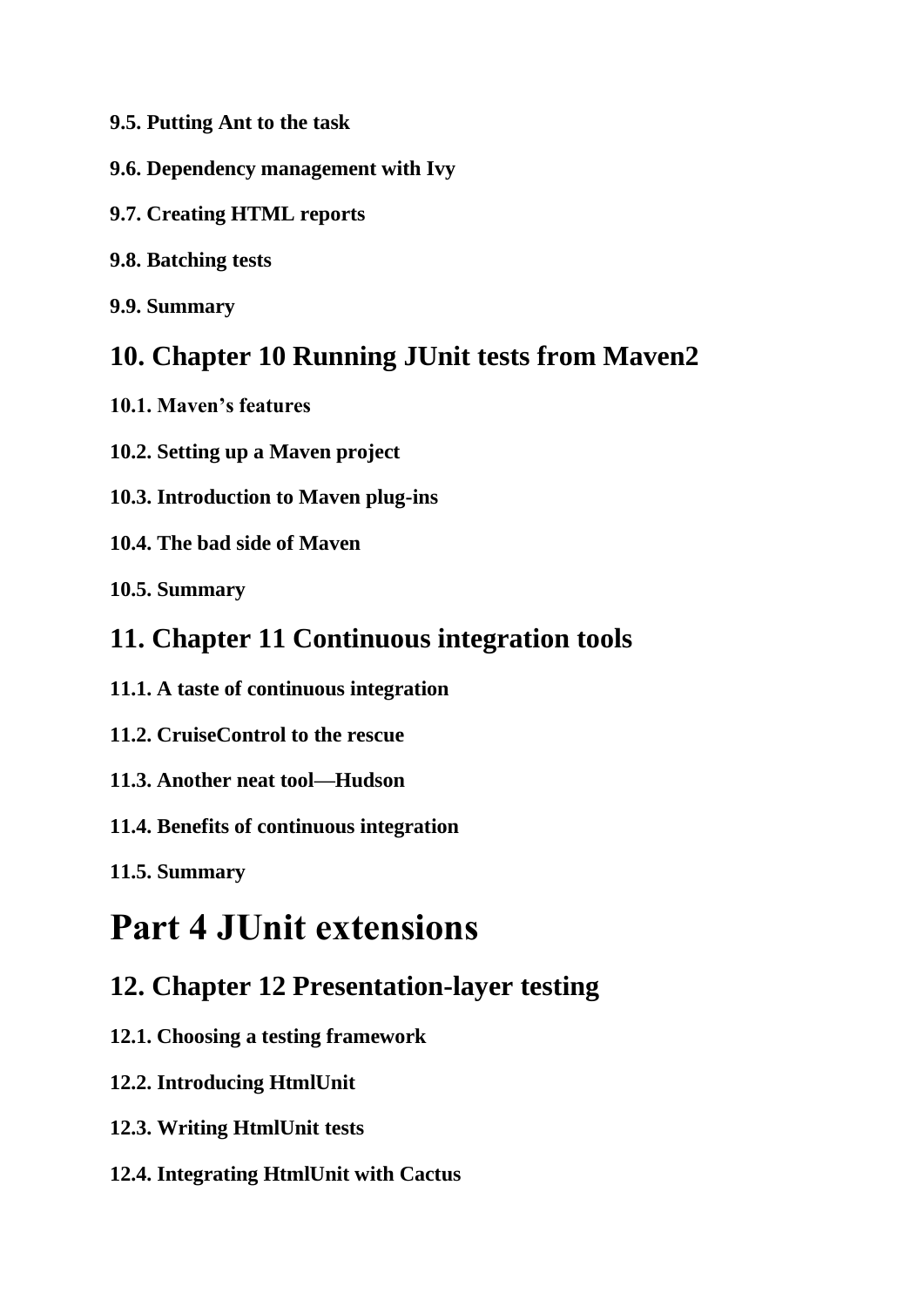- **12.5. Introducing Selenium**
- **12.6. Generating Selenium tests**
- **12.7. Running Selenium tests**
- **12.8. Writing Selenium tests**
- **12.9. HtmlUnit versus Selenium**

**12.10. Summary**

### **13. Chapter 13 Ajax testing**

- **13.1. Why are Ajax applications difficult to test?**
- **13.2. Testing patterns for Ajax**
- **13.3. Functional testing**
- **13.4. JavaScript testing**
- **13.5. RhinoUnit versus JsUnit**
- **13.6. Checking best practices with JSLint**
- **13.7. Testing services with HttpClient**
- **13.8. Testing Google Web Toolkit applications**

**13.9. Summary**

#### **14. Chapter 14 Server-side Java testing with Cactus**

- **14.1. What is Cactus?**
- **14.2. Testing with Cactus**
- **14.3. Testing servlets and filters**
- **14.4. Testing JSPs**
- **14.5. Testing EJBs**
- **14.6. What is Cargo?**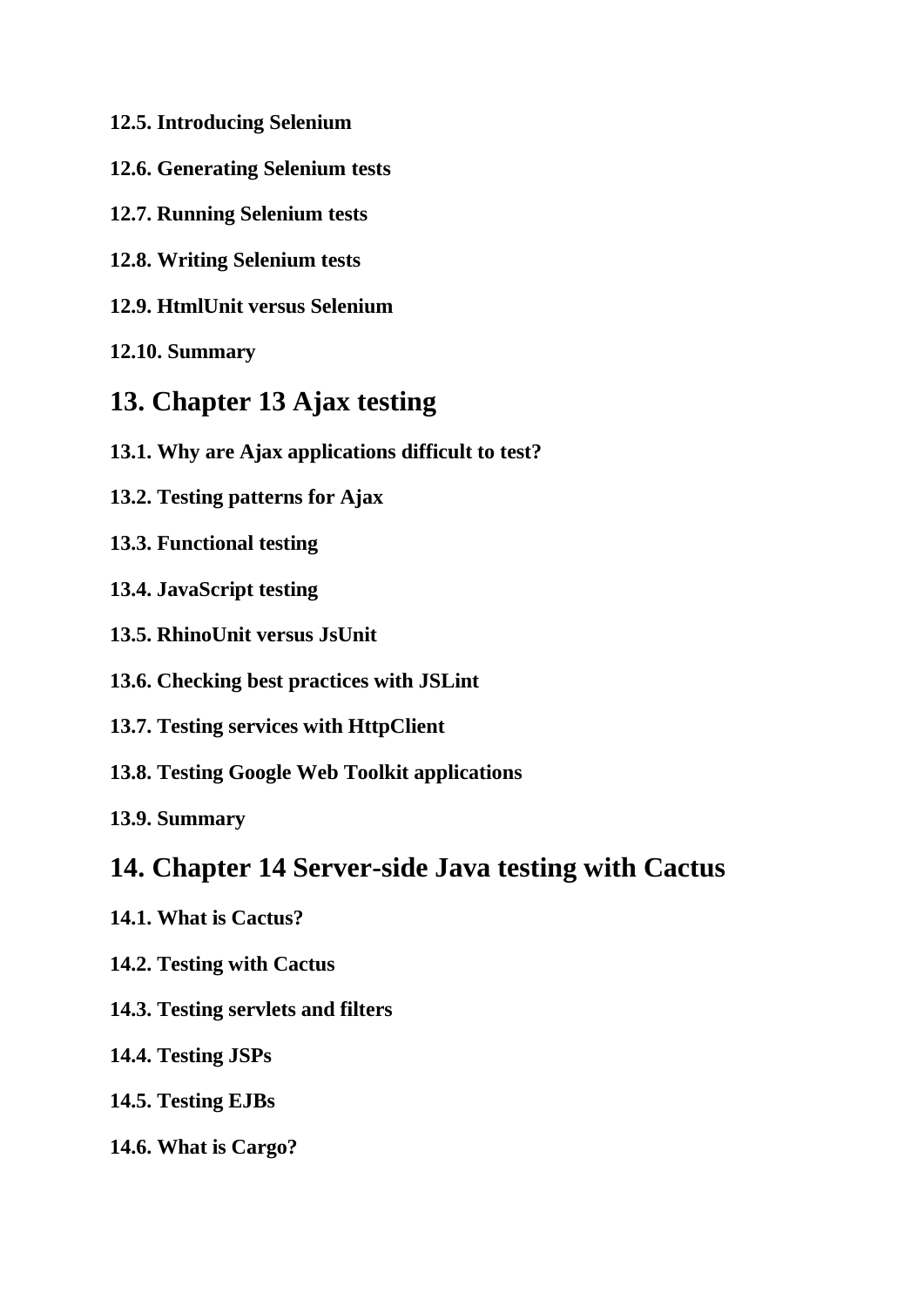- **14.7. Executing Cactus tests with Ant**
- **14.8. Executing Cactus tests with Maven2x**
- **14.9. Executing Cactus tests from the browser**
- **14.10. Summary**

#### **15. Chapter 15 Testing JSF applications**

- **15.1. Introducing JSF**
- **15.2. Introducing the sample application**
- **15.3. Typical problems when testing JSF applications**
- **15.4. Strategies for testing JSF applications**
- **15.5. Testing the sample application with JSFUnit**
- **15.6. Using HtmlUnit with JSFUnit**
- **15.7. Performance testing for your JSF application**
- **15.8. Summary**

#### **16. Chapter 16 Testing OSGi components**

- **16.1. Introducing OSGi**
- **16.2. Our first OSGi service**
- **16.3. Testing OSGi services**
- **16.4. Introducing JUnit4OSGi**
- **16.5. Summary**

#### **17. Chapter 17 Testing database access**

- **17.1. The database unit testing impedance mismatch**
- **17.2. Introducing DbUnit**
- **17.3. Using datasets to populate the database**